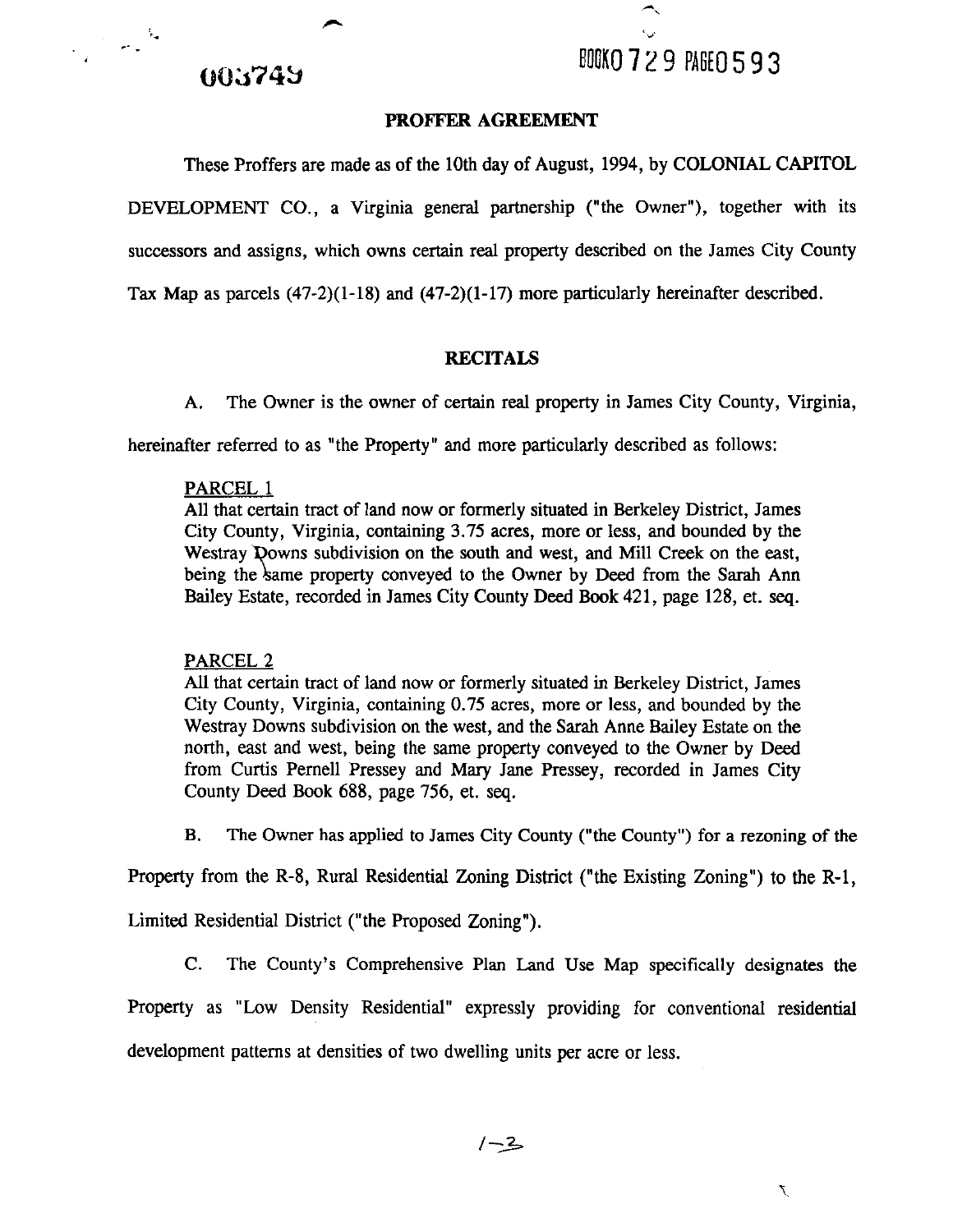# BOOKO 729 PAGE0594

**D.** The provisions of the County's Zoning Ordinance may be deemed inadequate for the orderly development of the Property.

 $\mathcal{F}^{\mathcal{G}}_{\mathcal{G}}(\mathcal{G})$ 

**E.** The Owner desires to offer to the County certain proffers on the development of the Property not generally applicable to land similarly zoned for the protection and enhancement of the community and to provide for the high quality and orderly development of the Property.

NOW, THEREFORE, for and in consideration of the approval by the County of the proffers hereinafter set forth and pursuant to **g** 15.1-491.1, et. **seq.,** of the Code of Virginia, 1950, as amended, and **8** 20-16 et. seq. of the County Code, the Owner agrees that in developing the Property, it will meet and comply with such of the following proffers accepted by the County in developing the Property. In the event the zoning of the Property is not changed from the Existing Zoning to the Proposed Zoning, these proffers shall be withdrawn and shall become null and void.

### **PROFFERS**

- $1.$ No buildings, structures or land disturbing activity shall be permitted withim the 100 year flood plain of Mill Creek except for utility lines and structures and drainage structures, as approved by the Director of Code Compliance.
- $2.$ The Owner shall erect a permanent fence, 8' in height and similar in construction to the existing fence located along the eastern property lime of the Westray Downs subdivision along the shared property line of the properties and adjacent lands owned by David E. Hooker and denoted on James City County **Tax** Map as Parcel (47-2)(1-15).
- $3<sub>1</sub>$ The Owner shall remove and properly dispose of any trash, rubbish, junk or abandoned motor vehicles and yard debris accumulated on any portion of the Property as a condition precedent to final subdivision approval of the Property.
- 4. The Owner agrees to contribute to the County \$5,000 towards the financing and construction of alternate Route 5 and/or Route 5 improvements prior to final subdivision approval.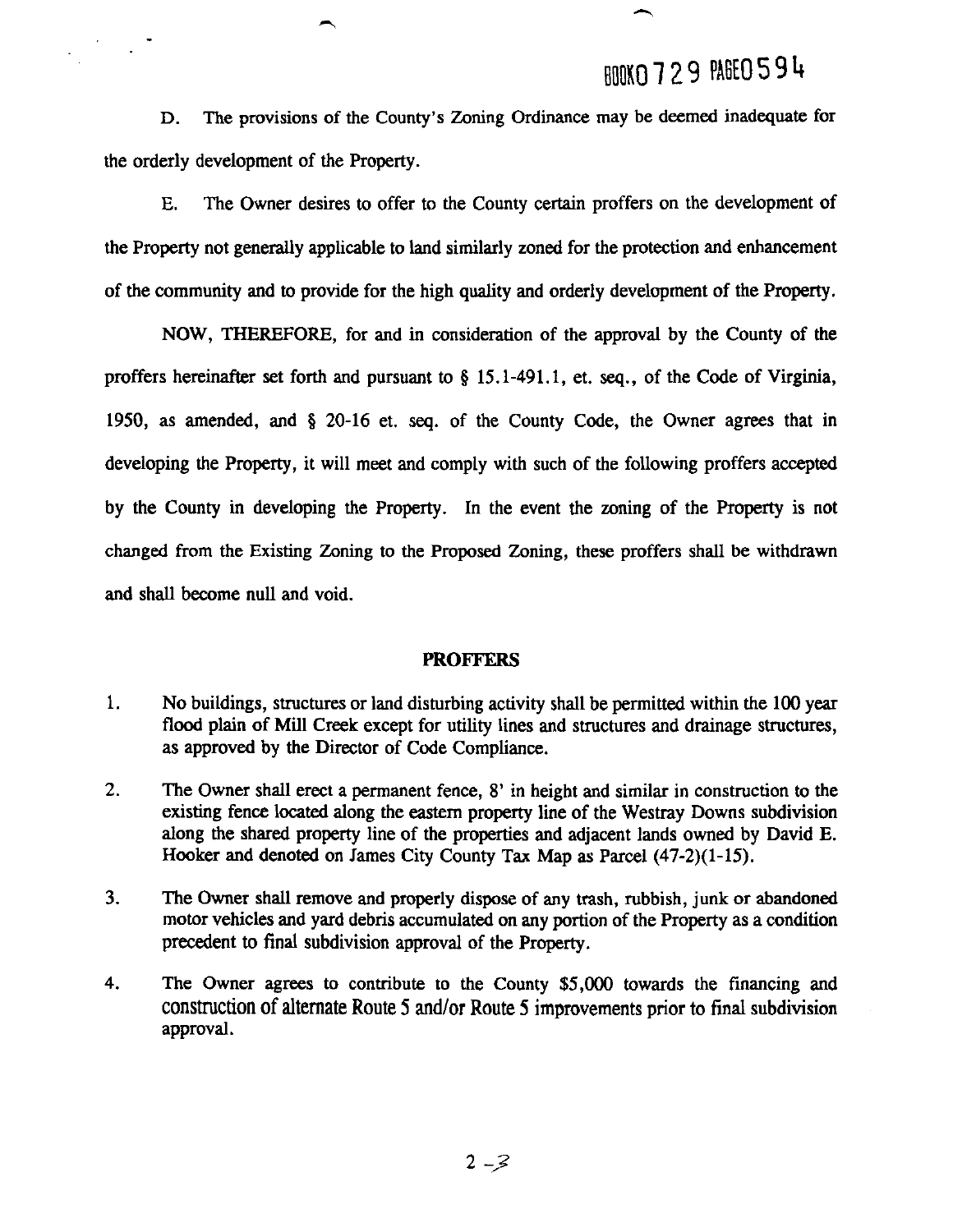# GENERAL PROFFERS 729 PAGE0595

### 1. Headines:

All section and subsection headings of this Agreement are for convenience only and are not part of these proffers.

#### $2.$ Severability of Provisions:

If any clause, sentence, paragraph, section or subsection of these Proffers shall be adjudged by any Court of competent jurisdiction to be invalid for any reason, including a declaration that it is contrary to the Constitution of the Commonwealth or of the United States, or if the application thereof to the Owner or to any government agency or circumstance is held invalid, such judgment or holding shall be confined in its operation to the clause, sentence, paragraph, section or subsection hereof or the specific application thereof, directly involved in the controversy in which the judgment or holding shall have been rendered or made, and shall not in any way affect the validity of any other clause, sentence, paragraph, section or subsection hereof, or affect the validity of the application thereof to the Owner or to any other government agency, person or circumstance.

WITNESS the following signature and seal:

**COLONIAL CAPITOL DEVELOPMENT CO. a Virginia general partnership** 

By:  $\frac{c}{c}$  C  $\neq$ 

### STATE OF VIRGINIA

### COUNTY OF JAMES CITY, to-wit:

The foregoing instrument was acknowledged before me this  $\beta$ <sup>+/-</sup>day of August, 1994

by Clifford E. Henderson, General Partner of COLONIAL CAPITOL DEVELOPMENT CO.

a Virginia general partnership, its officer in its behalf first duly authorized.

<sup>12</sup> Mamcburg and County of **1101ART PUBLICS City: (c. \*/ft;**<br>My commission expires:  $\frac{q - 30 - 97}{q - 300 - 97}$  by  $\frac{60 \text{ kT}}{q}$  and Commission expires:  $\frac{q - 30 - 97}{q}$ . This  $\gamma_{\rm eff}$ da: **3-3** *Quare Welling Convention Convention Convention Convention Convention Convention Convention Convention Convention Convention Convention Convention Convention Convention Convention Convention Convention Convention Conv* **Teste: Helene S. Ward, Clerk** by Chelese Selle co **Depaty Clerk**